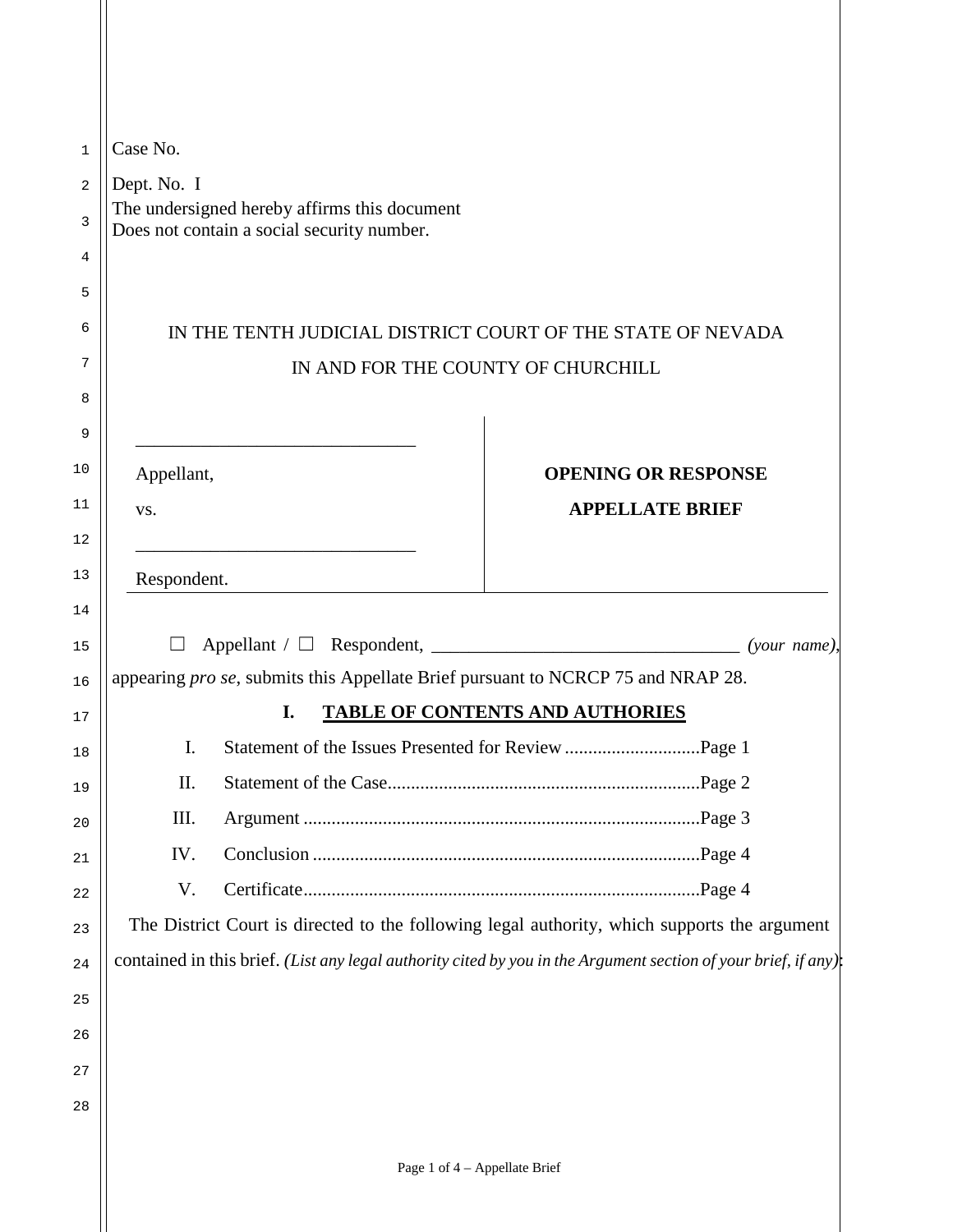| <b>ISSUES PRESENTED FOR APPEAL</b><br>II.                                                              |
|--------------------------------------------------------------------------------------------------------|
| This appeal presents the following issues to be determined by the District Court (provide              |
| a short explanation of why you are seeking appellate relief or why appellate relief is not warranted): |
|                                                                                                        |
|                                                                                                        |
|                                                                                                        |
|                                                                                                        |
| Ш.<br><b>STATEMENT OF THE CASE</b>                                                                     |
| This is an appeal from a judgment entered by the Justice Court on the ______ day of                    |
| $\frac{1}{20}$ , 20 $\frac{1}{20}$ , in which the Justice Court found in favor of the $\Box$           |
|                                                                                                        |
| Respondent on appeal, and awarded (describe the damages or other relief awarded in the judgment):      |
| Money damages in the amount of \$______________________, and/or                                        |
|                                                                                                        |
|                                                                                                        |
| The following facts are relevant to the issues on appeal (briefly explain what your case is about;     |
| list the facts that are important to your case, with references to the evidence you presented; and     |
| explain what happened in the Justice Court):                                                           |
|                                                                                                        |
|                                                                                                        |
|                                                                                                        |
|                                                                                                        |
|                                                                                                        |
|                                                                                                        |
|                                                                                                        |
|                                                                                                        |
|                                                                                                        |
|                                                                                                        |
|                                                                                                        |
|                                                                                                        |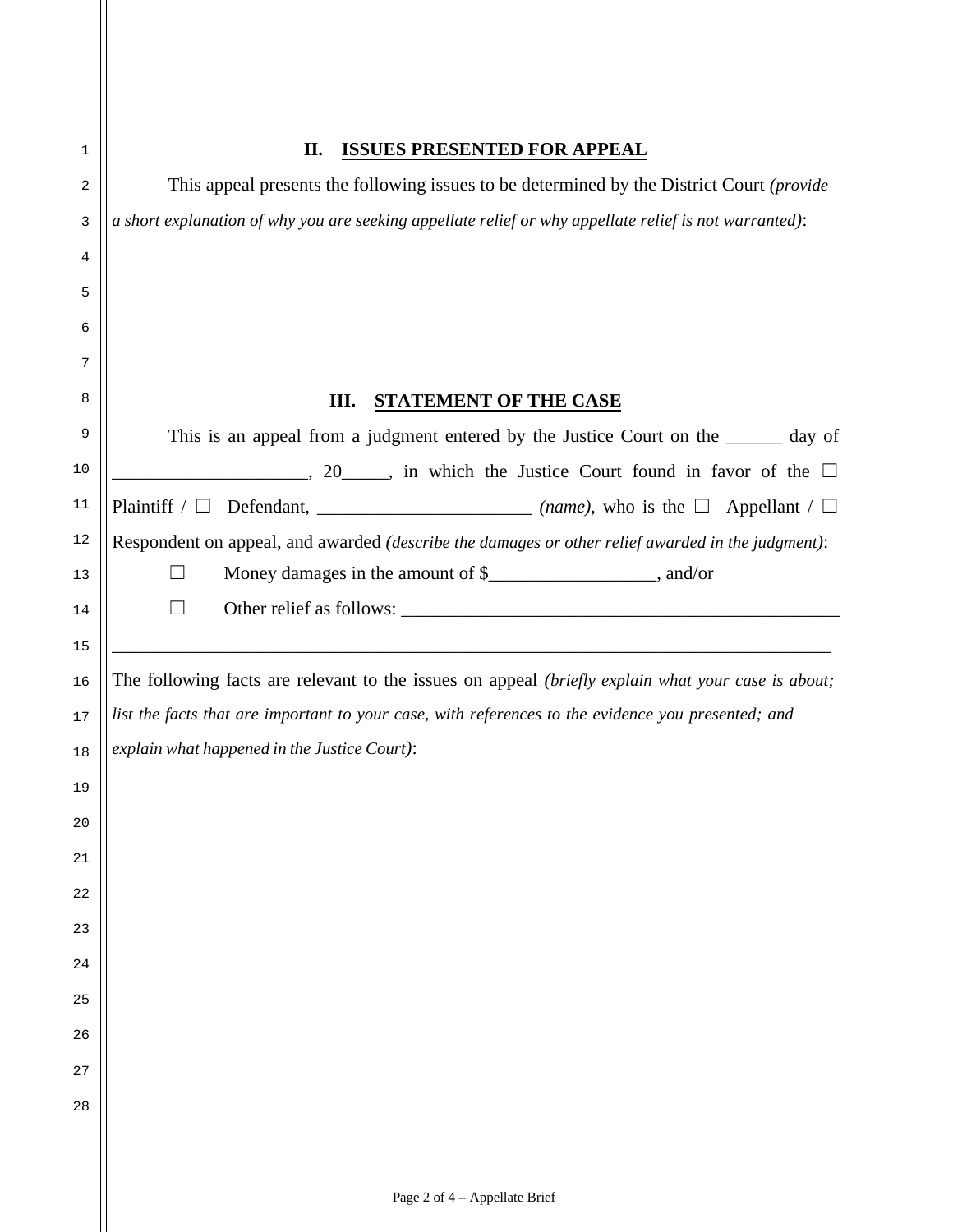| $\mathbf{1}$                   |                                                                                                           |  |
|--------------------------------|-----------------------------------------------------------------------------------------------------------|--|
| $\sqrt{2}$                     |                                                                                                           |  |
| $\mathbf{3}$<br>$\overline{4}$ |                                                                                                           |  |
| 5                              | IV.<br><b>ARGUMENT</b>                                                                                    |  |
| $\epsilon$                     | The position and contentions of $\Box$ Appellant / $\Box$ Respondent on appeal are as follows             |  |
| $\overline{7}$                 | (explain to the Court why you believe this appeal should or should not be granted, directing the Court to |  |
| $\,8\,$                        | the important facts and law that support your position):                                                  |  |
| 9                              |                                                                                                           |  |
| $10$                           |                                                                                                           |  |
| 11                             |                                                                                                           |  |
| $12\,$                         |                                                                                                           |  |
| $13$                           |                                                                                                           |  |
| 14                             |                                                                                                           |  |
| 15                             |                                                                                                           |  |
| 16                             |                                                                                                           |  |
| $17$                           |                                                                                                           |  |
| $18\,$                         |                                                                                                           |  |
| 19                             |                                                                                                           |  |
| $20$                           |                                                                                                           |  |
| 21                             |                                                                                                           |  |
| 22                             |                                                                                                           |  |
| 23                             |                                                                                                           |  |
| 24                             |                                                                                                           |  |
| 25                             |                                                                                                           |  |
| 26                             |                                                                                                           |  |
| 27                             |                                                                                                           |  |
| 28                             |                                                                                                           |  |
|                                |                                                                                                           |  |
|                                | Page 3 of 4 - Appellate Brief                                                                             |  |